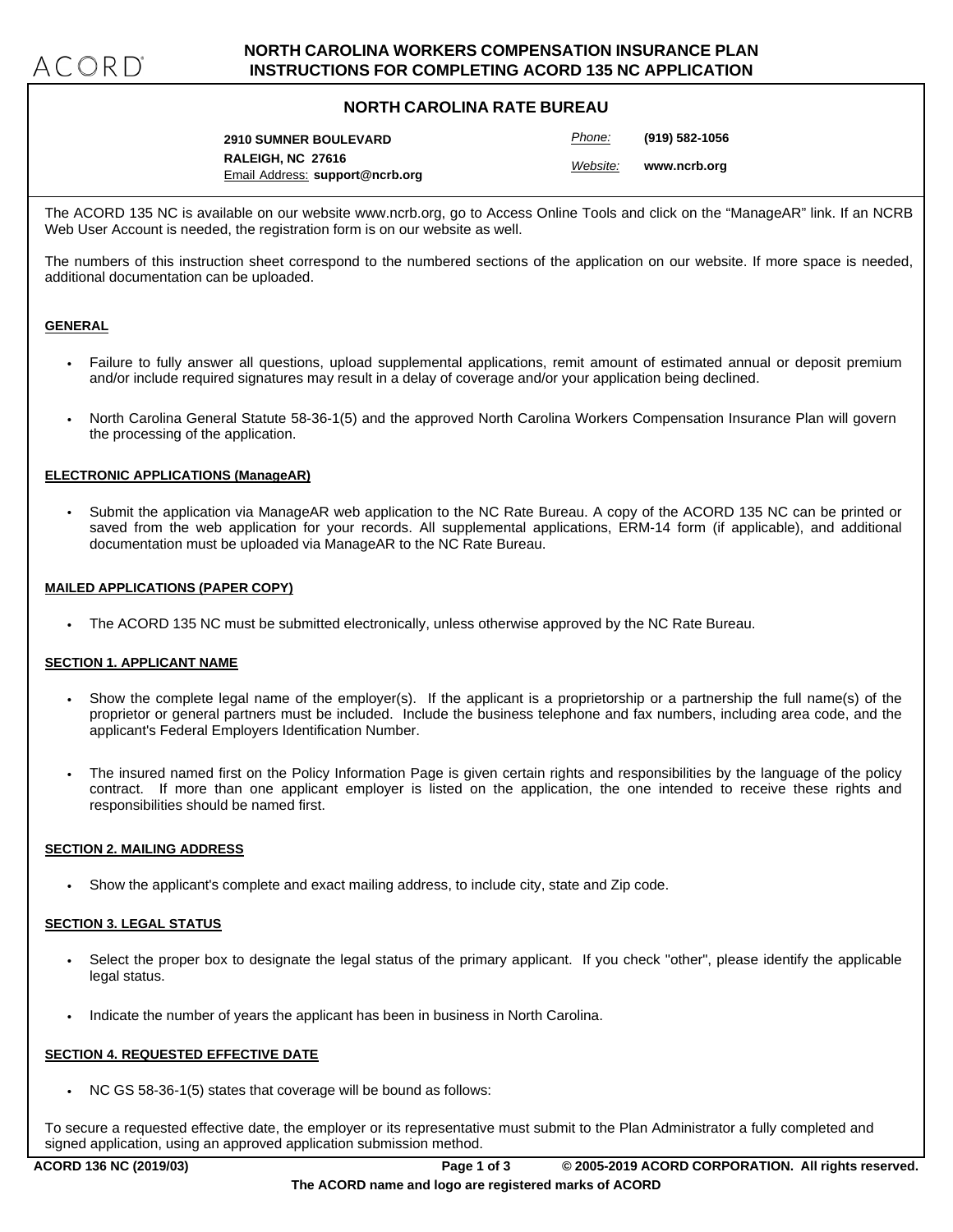| Depending on the application submission method, the earliest effective date for coverage will be established in the following |  |
|-------------------------------------------------------------------------------------------------------------------------------|--|
| manner:<br>.                                                                                                                  |  |

#### **Application Submission Table 1**

| If the application is submitted by regular mail and the envelope<br>containing the application has | Then the earliest effective date will be 12:01 a.m. on the day<br>after |
|----------------------------------------------------------------------------------------------------|-------------------------------------------------------------------------|
| A legible U. S. postmark or certified mail receipt                                                 | Postmark                                                                |
| An illegible U. S. postmark                                                                        | Receipt of the application by the Plan Administrator                    |
| A private postage meter mark only                                                                  | Receipt of the application by the Plan Administrator                    |
| Internet postage with a legible cancellation stamp                                                 | The date on the cancellation stamp                                      |
| Internet postage without a cancellation stamp or an illegible<br>cancellation stamp                | Receipt of the application by the Plan Administrator                    |

#### **Application Submission Table 2**

| Then the earliest effective date will be 12:01 a.m. on the day<br>after                                   |
|-----------------------------------------------------------------------------------------------------------|
| The application was sent to the Plan Administrator                                                        |
| Receipt of the application by the Plan Administrator                                                      |
| Postmark                                                                                                  |
| Receipt of the application by the Plan Administrator                                                      |
| <b>Application Submission Table 3</b>                                                                     |
| Then the earliest effective date will be 12:01 a.m. on the day<br>after receipt by the Plan Administrator |
|                                                                                                           |
| <b>Application Submission Table 4</b>                                                                     |
|                                                                                                           |

**IF AN APPLICATION EMPLOYS A COMBINATION OF ANY OF THE ABOVE DESCRIBED METHODS OF SUBMISSION, THE BUREAU SHALL APPLY THE ABOVE DESCRIBED RULES USED TO DETERMINE THE EARLIEST EFFECTIVE DATE BASED ON THE METHODS OF SUBMISSION EMPLOYED AND THE EARLIEST EFFECTIVE DATE OF COVERAGE SHALL BE THE LATEST EFFECTIVE DATE OF SUCH METHODS EMPLOYED BY THE APPLICANT.**

### **SECTION 5. NATURE OF BUSINESS/DESCRIPTION OF OPERATIONS**

- Completely describe the business or operations of the applicant. This information is needed to establish proper classification code assignments. Do not simply include the wording for a classification code. •
- If the applicant is a service organization, describe the nature and details of the operation.
- If the applicant is a merchant, describe the products sold and any operations that involve the preparation of merchandise for sale and indicate if sales are retail or wholesale (if both, give percentage of each). •
- If the applicant is a manufacturer, list the raw materials, processes and products manufactured.
- If the applicant is a contractor, describe the type of construction, erection or repair work performed and the type of equipment used. Describe the nature of any sub-contract arrangements.

- Enter the physical address of all permanent North Carolina locations from which the applicant operates. A post office box is not **SECTION 6. ADDITIONAL BUSINESS NAMES & LOCATIONS OF ALL NORTH CAROLINA WORK PLACES**<br>• Enter the physical address of all permanent North Carolina locations from which the applicant operates. A<br>acceptable here.
	- If a PO Box is used as the mailing address in Section 2, a physical North Carolina address must be entered in this Section.
	- Enter the company name and physical address of the location where payroll records are maintained. A post office box is not acceptable here, unless it is the Payroll Office address. Include the name and telephone number of the person to contact regarding the applicant's payroll records.

### **SECTION 7. GENERAL INFORMATION**

- 
- Answer all questions by selecting yes or no.<br>Provide any additional details or clarification as required.
- Complete the ERM-14 and/or other supplemental form(s) as needed for Professional Employer Organizations and/or trucking operations. •